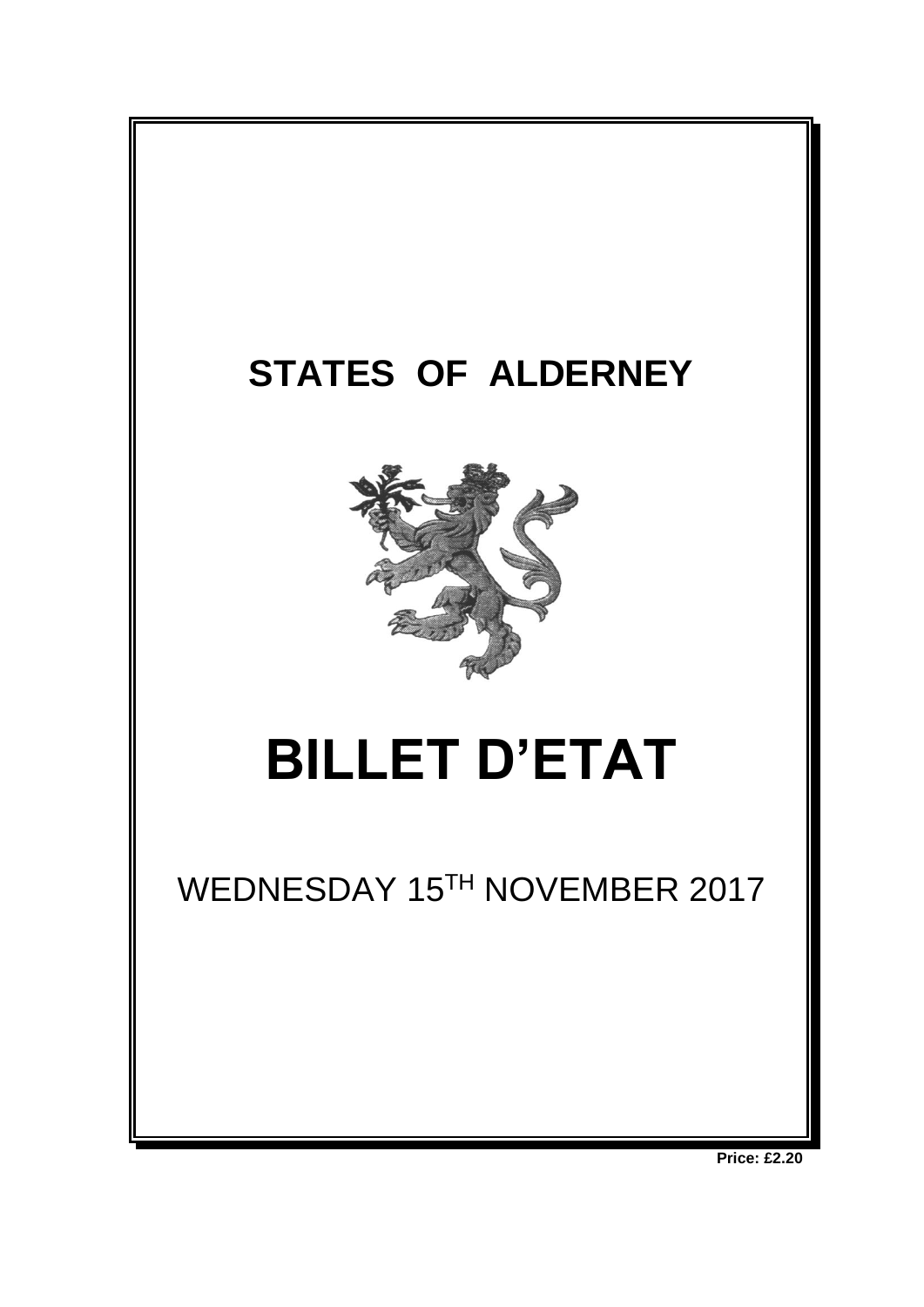# **STATES OF ALDERNEY**

## **BILLET D'ETAT**

### **FOR WEDNESDAY 15 TH NOVEMBER 2017**

Members of the States:

I have the honour to inform you that the Meeting of the States will be held at 5:30 pm on Wednesday 15<sup>th</sup> November 2017. This will be preceded by the People's Meeting, which will be held on Wednesday 8<sup>th</sup> November 2017 at 7:00 pm in the Island Hall.

W Stuart Trought President

### **Item I liter Island Freight and Passenger Service Contract**

**The following letter was received from Mrs Paris, Chairman of the General Services Committee:-**

*"The Inter-Island Shipping Freight Services contract that grants a company the sole right to conduct a seaborne act of trade for the transportation of freight between the islands of Guernsey – Alderney – Guernsey is due for renewal 1st January 2018. Although there is no direct financial commitment by the States associated with the contract, endorsement is required in order to guarantee the provision of a freight service between Alderney and Guernsey.*

*Expressions of Interest were invited, resulting in two tenders being received for the new five year contract. The invitation to tender outlined to bidders that tenders would be evaluated on the key criteria of :*

*Ability to meet or exceed the contract terms (35%) Quality of service proposed (30%) Price (35%)*

*Tenders were evaluated and scored in accordance with the above, resulting in a detailed report being presented to the General Services Committee at its special meeting held on 20th October. Following consideration of the report the Committee is recommending that the new five year contract is awarded to Alderney Shipping Company Limited.*

*I would therefore be grateful if you would place this matter before the States of Alderney with appropriate propositions.*

*N Paris, Chairman"*